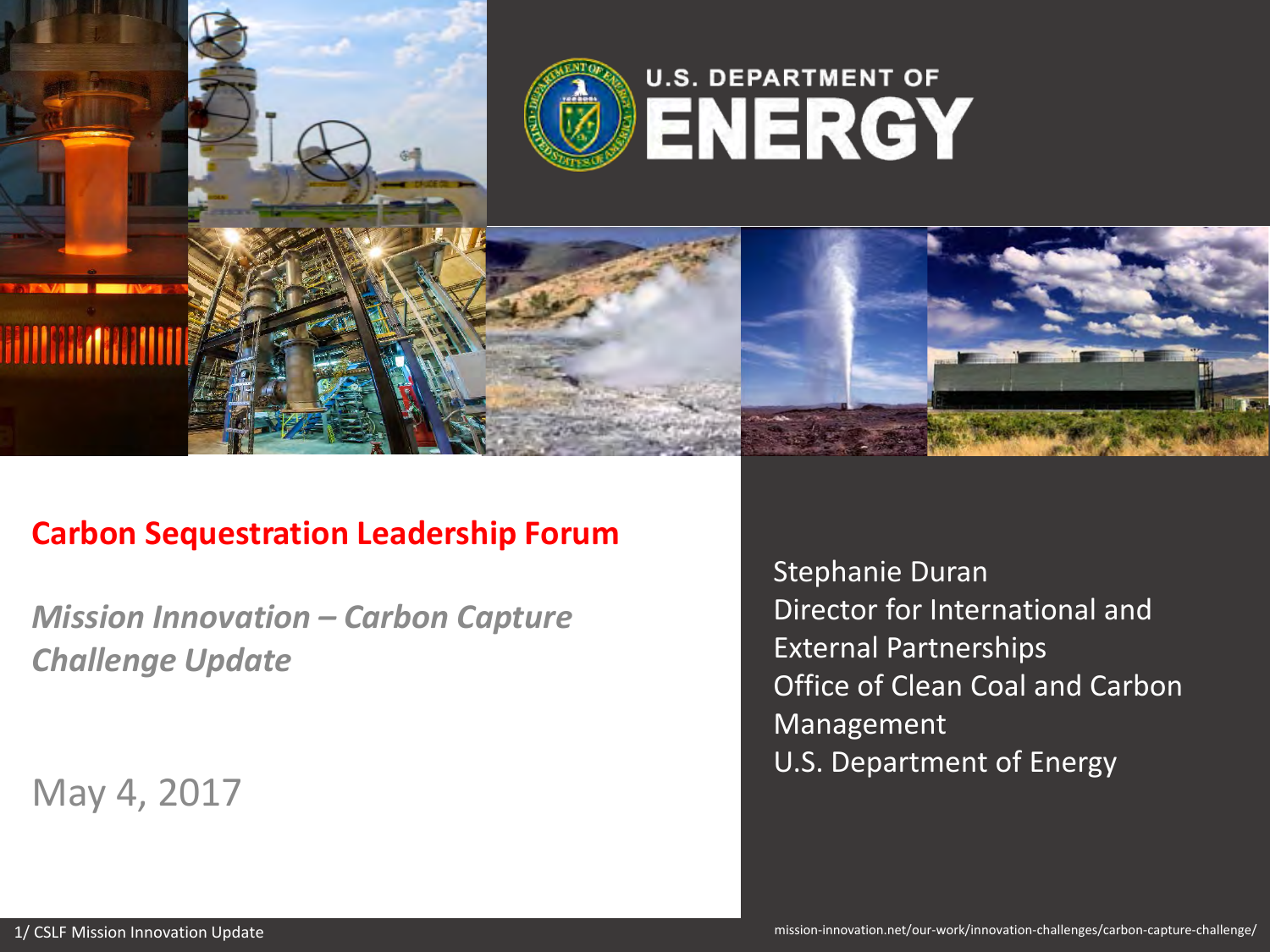# Mission Innovation

- •*Double public clean energy R&D investment over five years, while encouraging greater levels of private sector investment in transformative clean energy technologies*
	- Announced on November 30, 2015
	- 22 countries and the European Commission
	- 1 Ministerial meeting per year

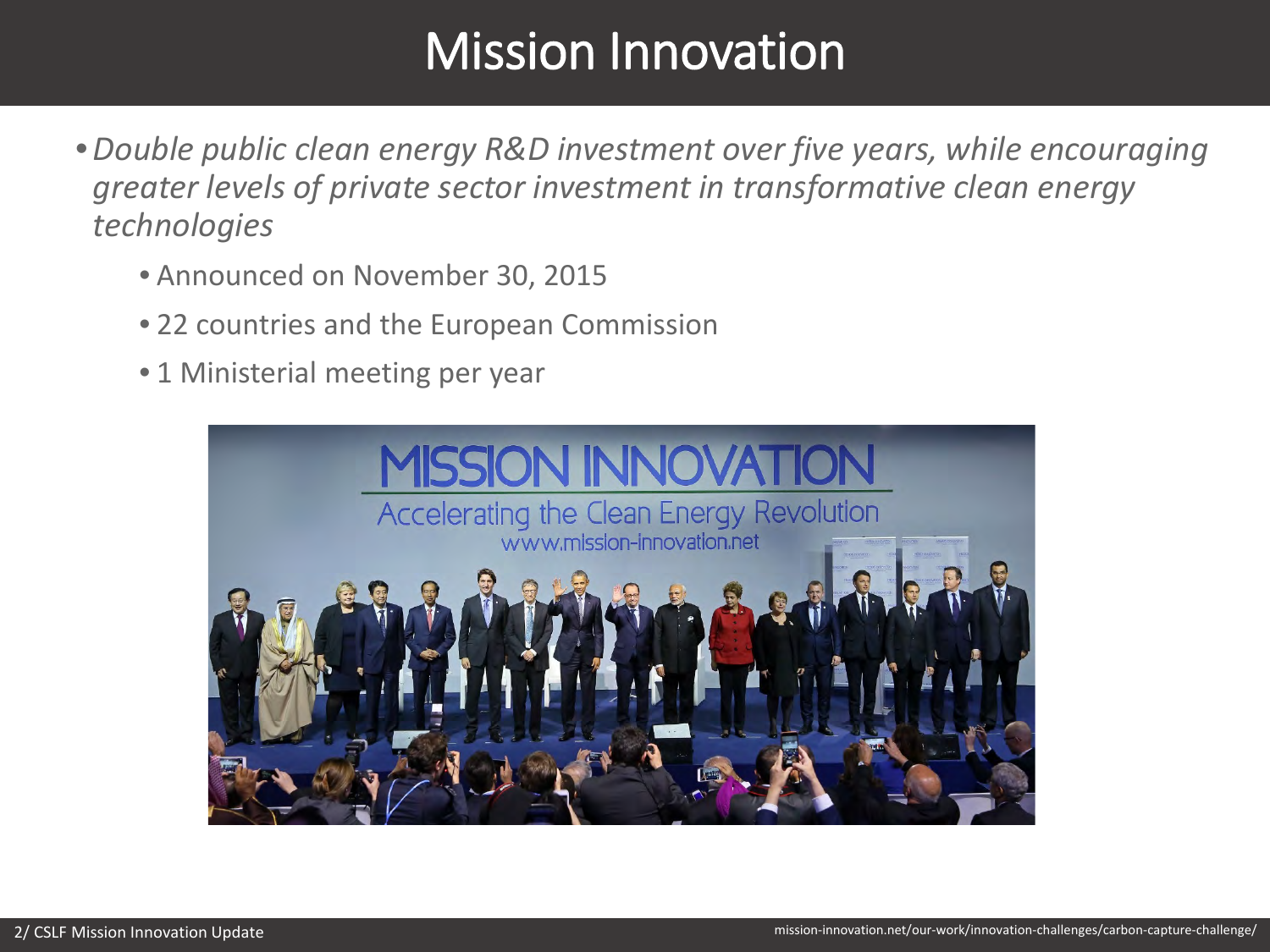# Mission Innovation Organization

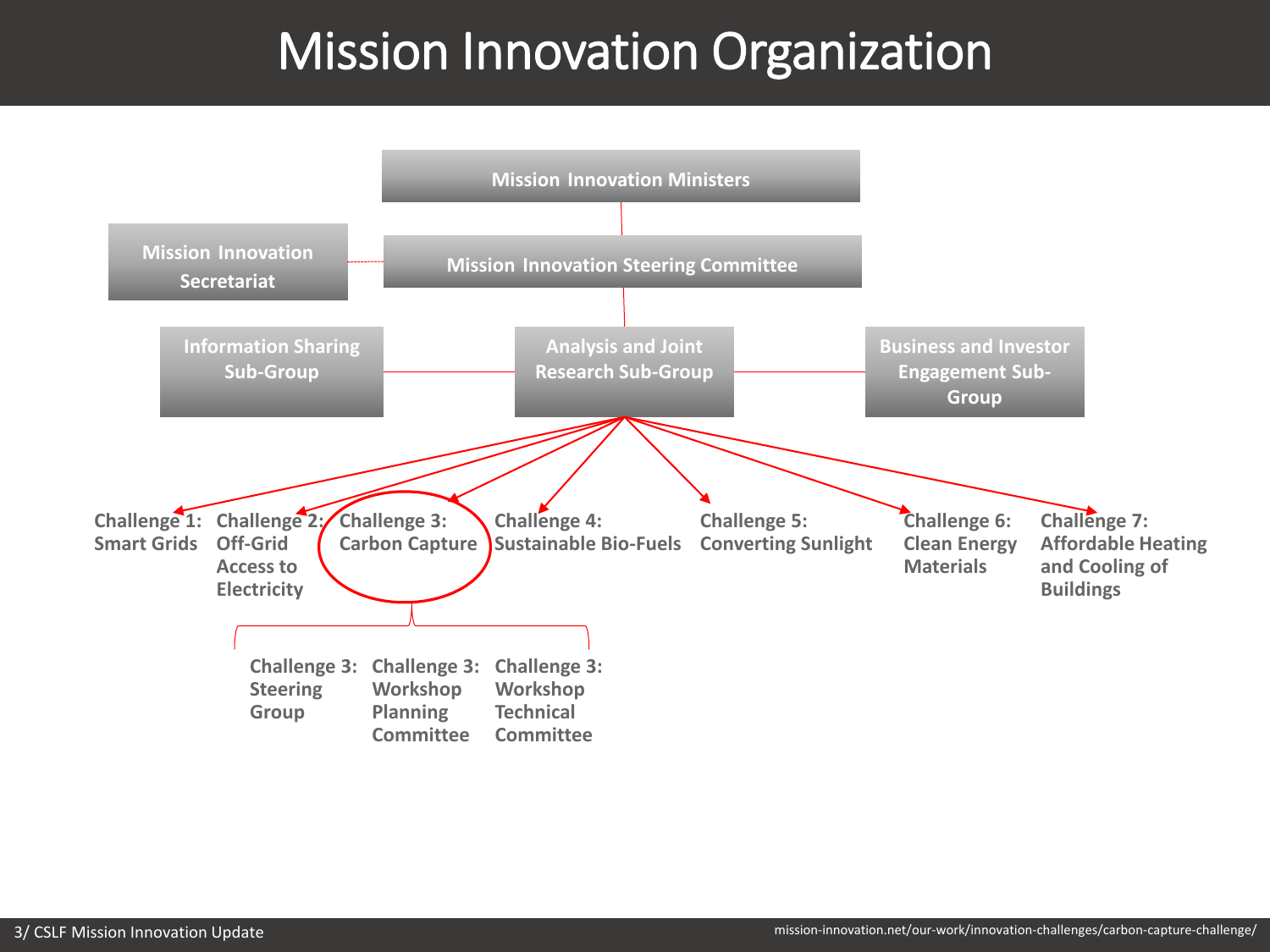# Mission Innovation Challenge #3 – Carbon Capture

## Co-Leads: United States and Saudi Arabia

•**Objective:** *to enable near-zero CO2 emissions from power plants and carbon intensive industries*

# •**Goals:**

- •*Identify and prioritize breakthrough CCUS technologies*
- •*Develop pathways to close RD&D gaps*
- •*Recommend multilateral collaboration mechanisms*
- •*Drive down cost of CCUS through innovation*

# •**Implementation:**

- •*CCUS Experts' Workshop and report*
- •*Webinars*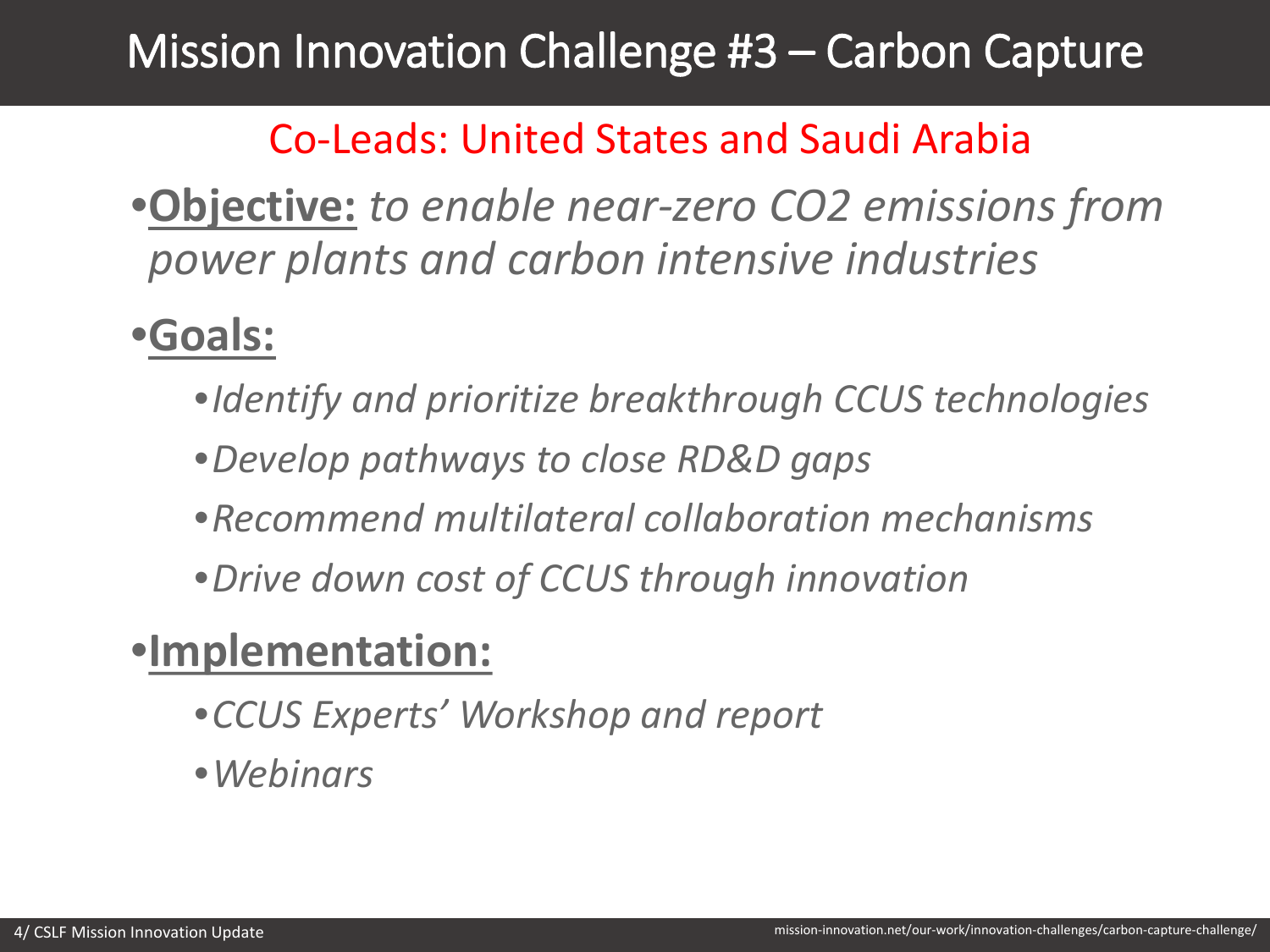# Mission Innovation Challenge #3 – Carbon Capture

## **Leads**





## **Participating countries**







France



Germany UAE Mexico



**NS** 











Denmark



India



Korea



Finland



UK Norway Morthawal India Norway Norway Number Relation Indonesia Indonesia







**Netherlands** 





Italy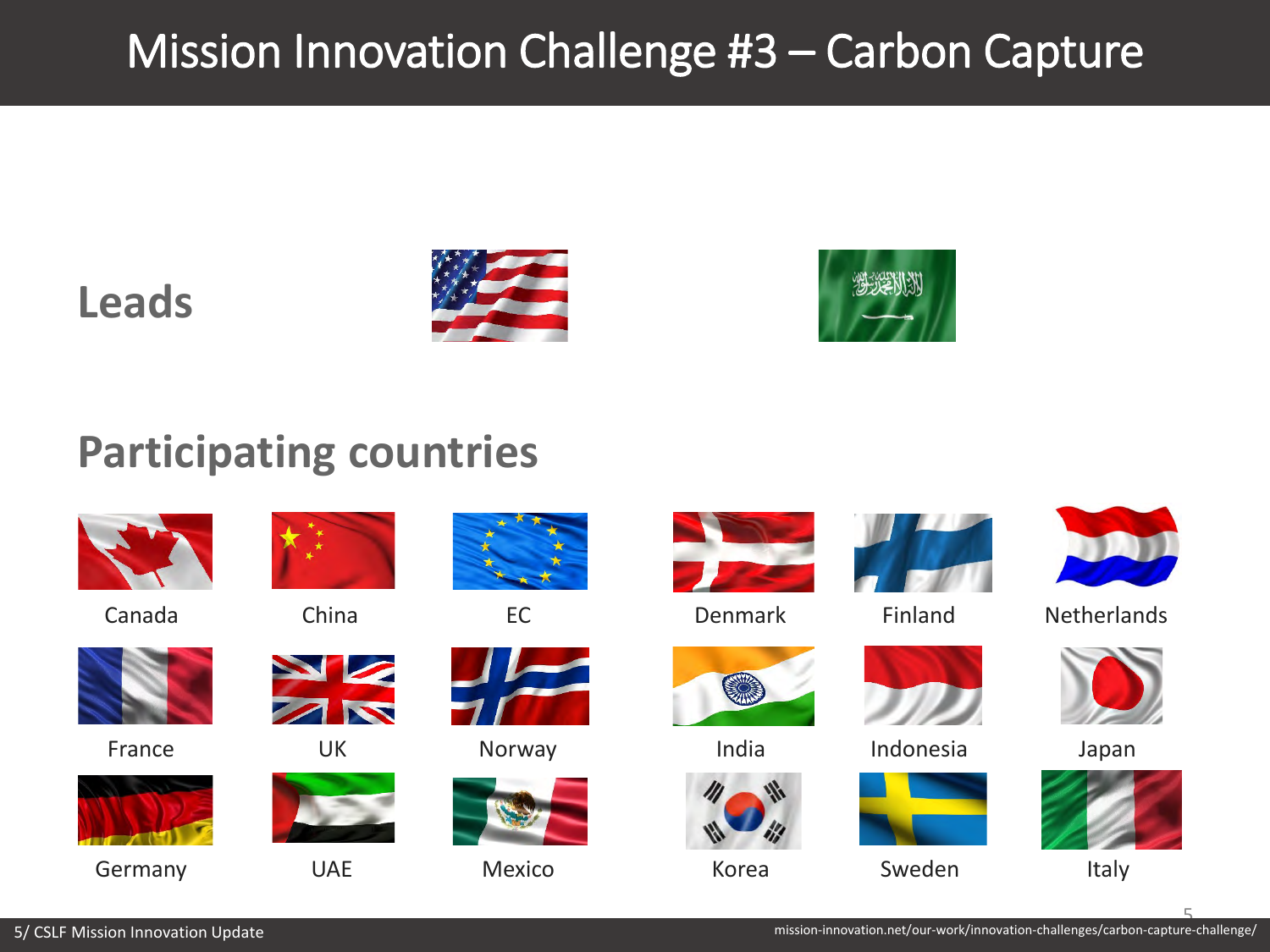# Carbon Capture Innovation Challenge

- **Experts workshop to discuss basic research needs for CCUS**
	- Capture, storage, and utilization panels
	- Publish a report to guide innovation on CCUS
- **Establish strategic partnerships**
	- International Energy Agency (IEAGHG)
	- World Economic Forum (Business Investors)
- **Seek ways to engage the industry**
	- Closer engagement with Business and Investors Engagement Sub-Group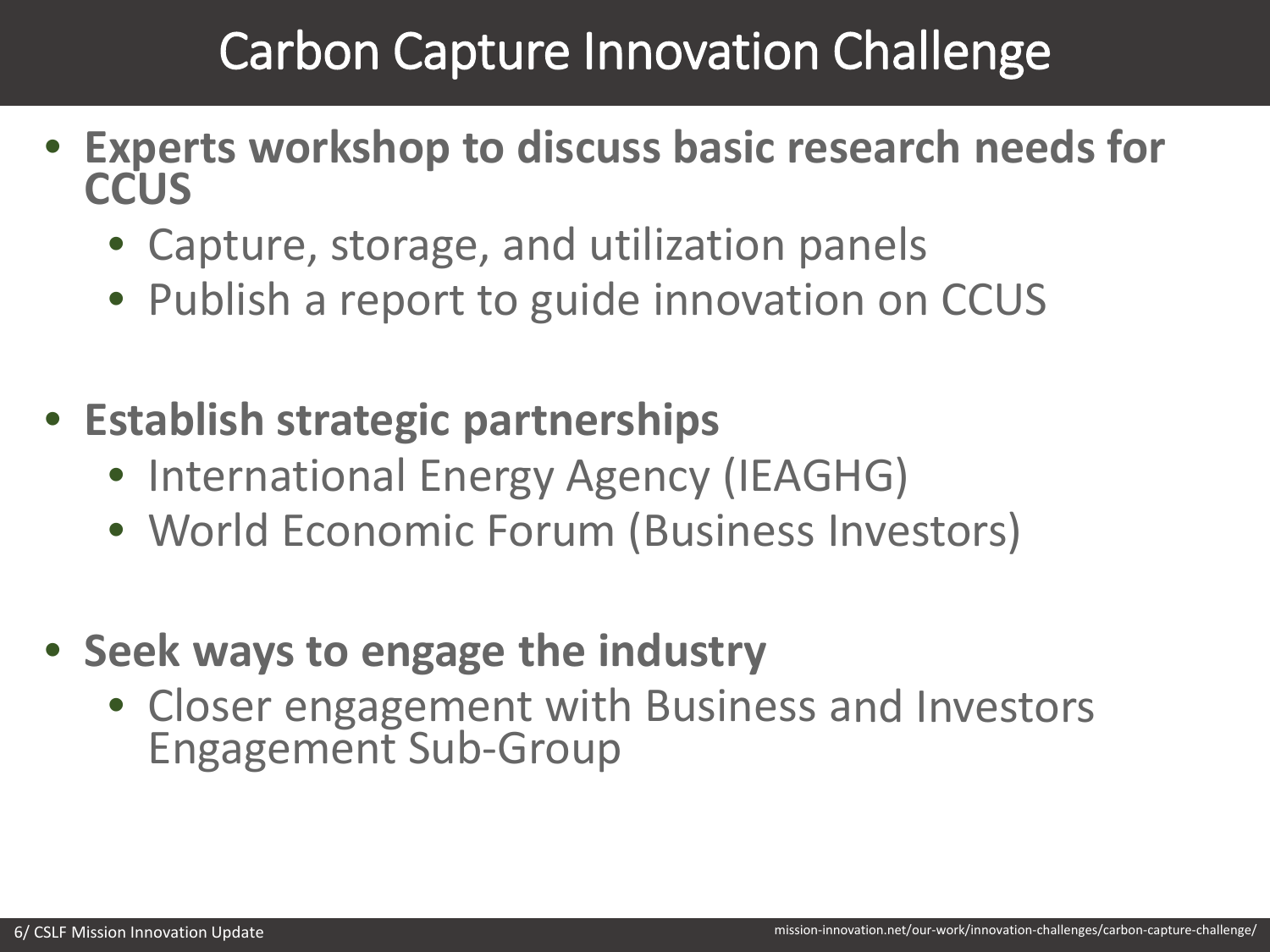# CCUS Experts' Workshop

- **Experts workshop to discuss basic research needs for CCUS**
	- Tentative Dates: September 25 29
	- Venue: United States
	- Attendees by invitation

| Monday                           | Tuesday                |         |             | Wednesday |         |             | Thursday |                                   |             | Friday                                                       |
|----------------------------------|------------------------|---------|-------------|-----------|---------|-------------|----------|-----------------------------------|-------------|--------------------------------------------------------------|
|                                  | <b>Opening Plenary</b> |         |             |           |         |             |          |                                   |             |                                                              |
| <b>CCS Project</b><br>site visit | Capture                | Storage | Utilization | Capture   | Storage | Utilization | Capture  | Storage<br><b>Closing Plenary</b> | Utilization | Reporting<br>and<br><b>Technical</b><br>Committee<br>Meeting |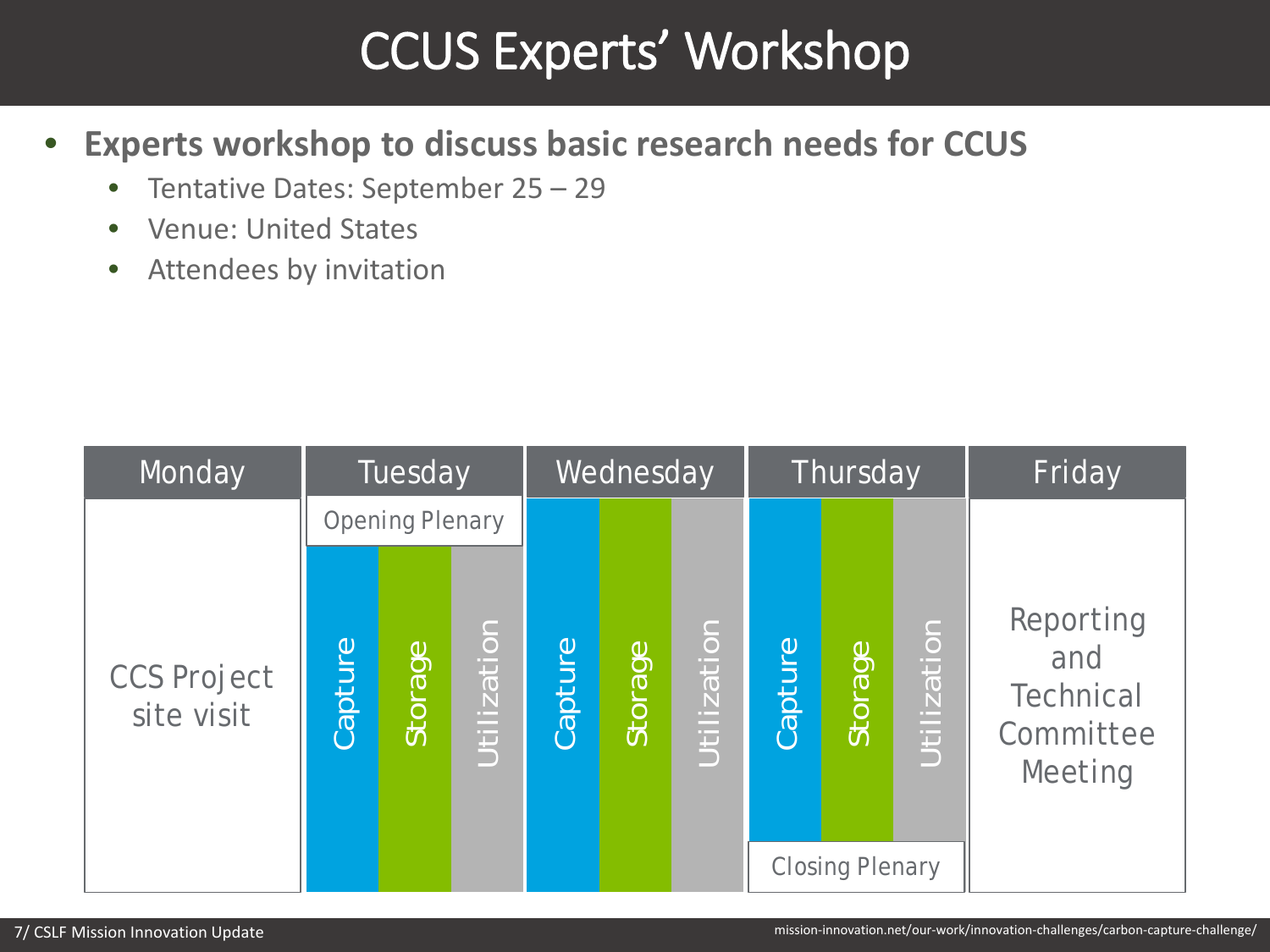# **Contacts**

## •**United States:**

**Stephanie Duran** Office of Clean Coal and Carbon Management

U.S. Department of Energy (Tel: 001-202-586-2265; Email: [Stephanie.Duran@hq.doe.gov](mailto:Stephanie.Duran@hq.doe.gov))

**Jordan Kislear** Office of Clean Coal and Carbon Management U.S. Department of Energy (Tel: 001-202-586-3033; Email: [Jordan.Kislear@hq.doe.gov](mailto:Jordan.Kislear@hq.doe.gov))

## •**Saudi Arabia:**

**Tidjani Niass**, Saudi Aramco (Tel: +966-50-682-6057; Email: [tidjani.niass@aramco.com](mailto:tidjani.niass@aramco.com))

**Hamoud Otaibi**, Saudi Ministry of Energy, Industry, and Mineral Resources (Tel: +966-1-285-8737; Email: [hamoud.otaibi@meim.gov.sa\)](mailto:hamoud.otaibi@meim.gov.sa)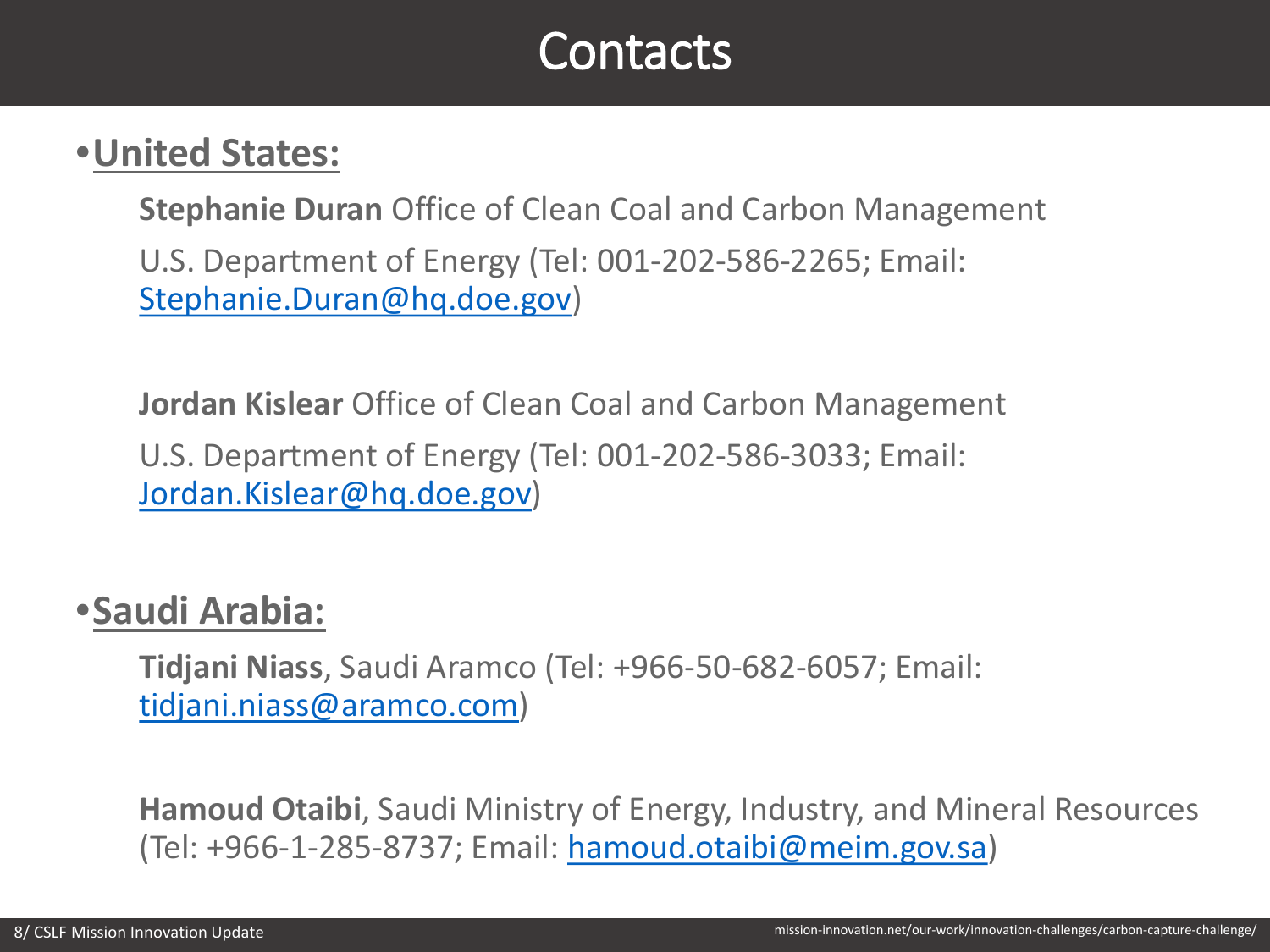

# **Back Up Slides**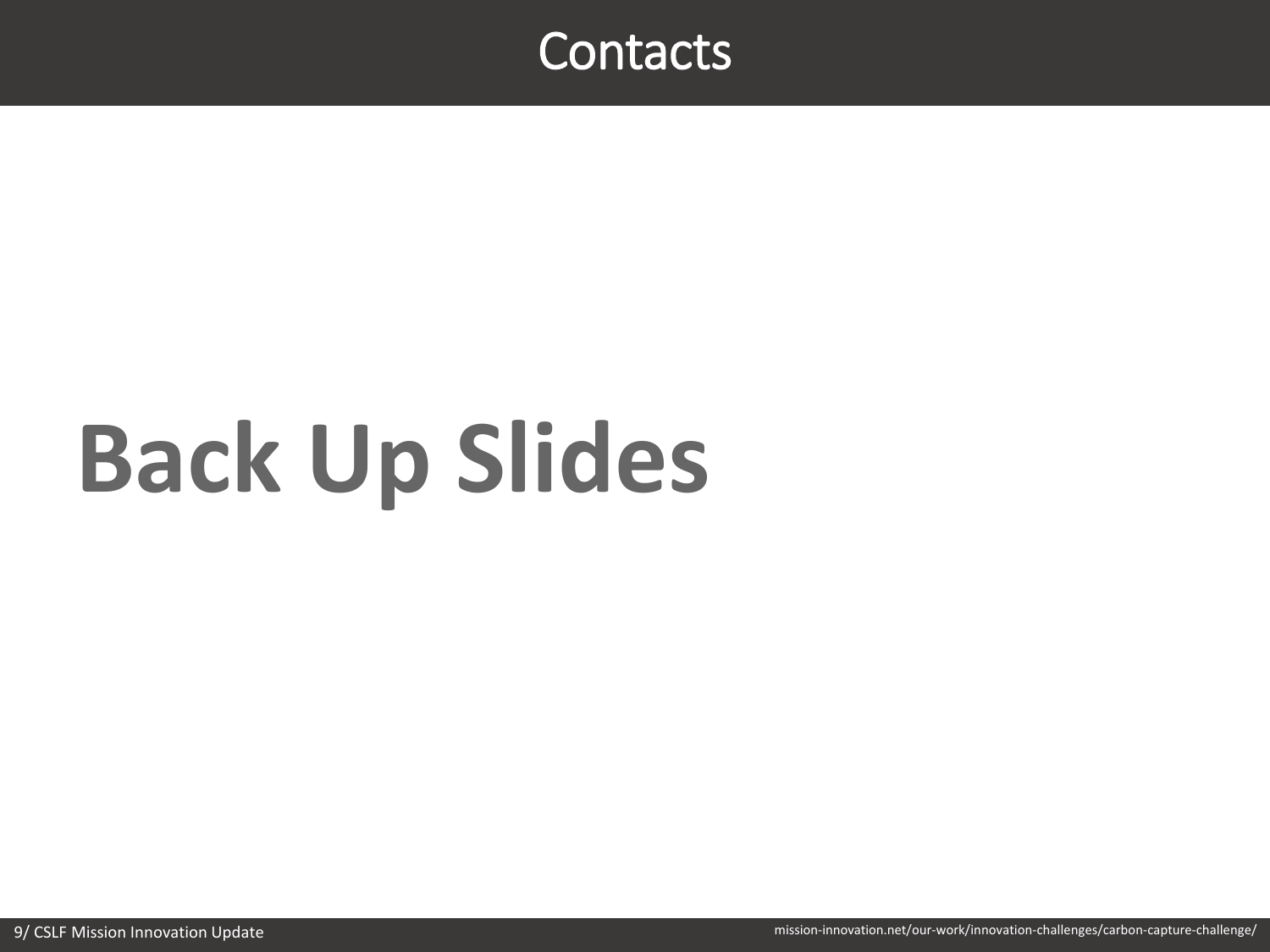# Mission Innovation Governance

#### **Mission Innovation Ministers**

- *Comprised of Ministers from 22 countries plus the European Commission*
- *Provide high-level leadership for their countries' involvement in the initiative and serve as priority setters for MI efforts*
- *Work together with private sector leaders and energy investors, underscoring the critical link between government innovation and entrepreneurship to bring affordable clean energy technologies to market*
- *Meet annually*

#### **Mission Innovation Steering Committee**

- *Comprised of MI country representatives serving staggered, two-year, renewable terms*
- *Provides high-level strategic guidance to foster implementation of the Enabling Framework and arrange funding for its implementation, make recommendations through consensus to all members, facilitate implementation of outreach and communication strategies, help achieve progress on projects and events, ensure maximum value to all members, and create Sub-Groups to carry out specific tasks*
- *Countries participating in the Steering Committee are: United States (Chair), Canada, European Union, France, India, Indonesia, Mexico, Saudi Arabia, Sweden, and United Kingdom*

#### **Mission Innovation Secretariat**

- *Carries out core administrative functions to include: providing guidance to countries for information requests, maintaining records, coordinating multilateral activities in support of MI Sub-Groups and areas of emphasis, facilitating active involvement by all MI members, and leading a variety of communications activities—from maintaining the website to publishing press releases*
- *Provides support to the Steering Committee regarding evolving MI needs and opportunities, in coordination with outside experts*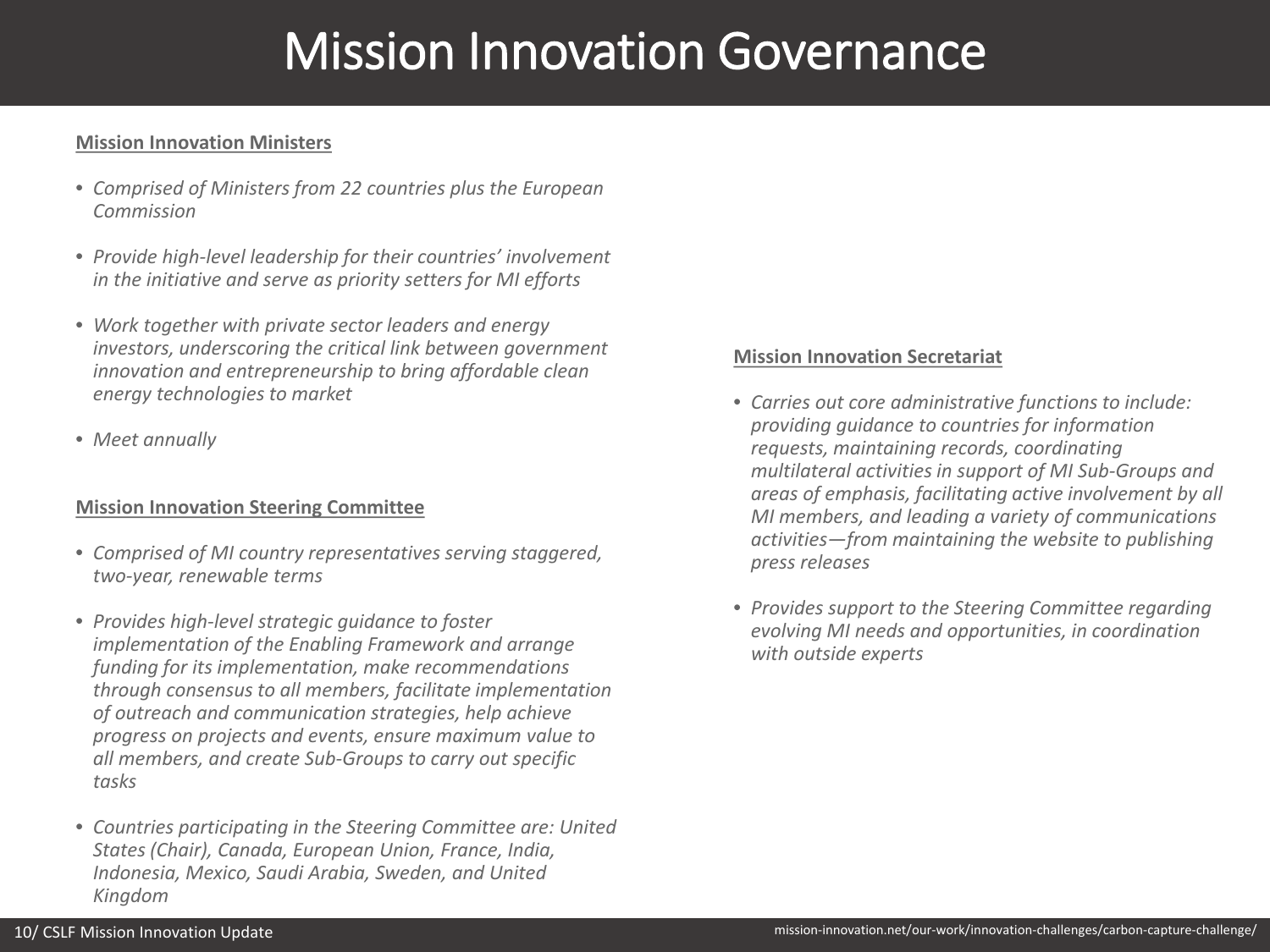# Mission Innovation Sub-Groups

### **Information Sharing**

- *Sharing data, priorities, and plans promotes transparency and integrity, facilitates stakeholder engagement, reveals collaboration opportunities, and can inspire and inform private sector investment decisions*
- *Helps each participating country provide easily-accessible information on its respective clean energy R&D efforts and support other elements of Mission Innovation, Including Joint Research and Business Engagement*

#### **Analysis and Joint Research**

- *Leveraging the combined knowledge, capabilities, and resources of members helps accelerate progress and amplify outcomes*
- *Helps member governments foster a common understanding of clean energy innovation needs across MI countries, which can provide insights for countries' national plans and identify potential areas for collaboration*

#### **Business and Investor Engagement**

- *Innovation starts with government support for R&D, but it is businesses, entrepreneurs, and investors that turn innovations into products and companies that change the world*
- *Assists MI countries in identifying opportunities and engaging the private sector by exchanging information to improve understanding of clean energy innovation needs and perspectives, and encouraging investment to expand and enhance the innovation pipeline.*

**Smart Grids Off-Grid Access to Electricity**

**Challenge 1: Challenge 2: Challenge 3: Carbon Capture Sustainable Bio-Fuels**

**Challenge 4:** 

**Challenge 5: Converting Sunlight** **Challenge 6: Clean Energy Materials**

**Challenge 7: Affordable Heating and Cooling of Buildings**